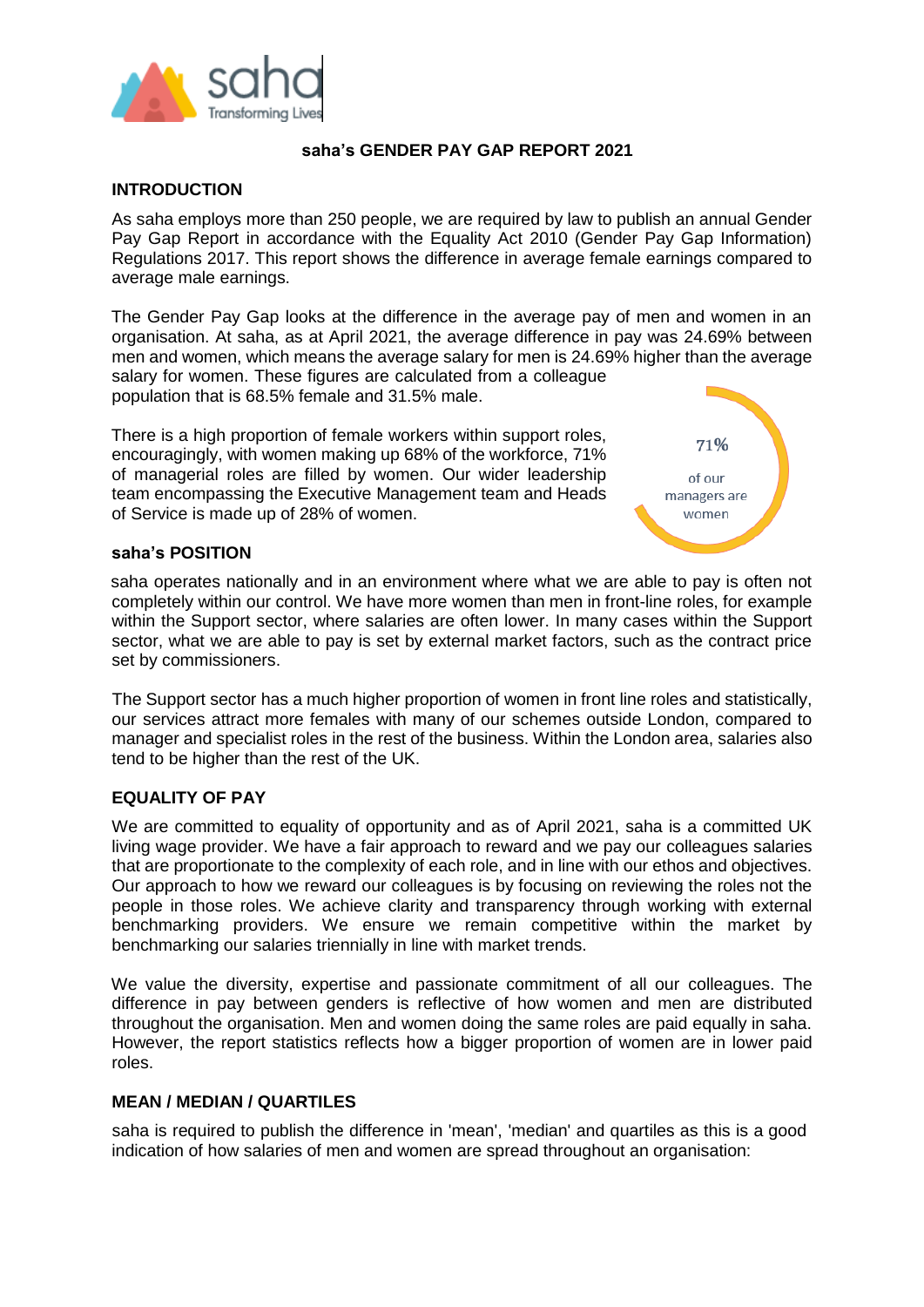

# **MEAN**

This is calculated by adding all the men's salaries and dividing by the number of men in the organisation, then adding all the women's salaries and dividing by the number of women. The mean Gender Pay Gap is the difference between these two numbers. Our mean gender pay gap is:



### **MEDIAN**

This is calculated by sorting all the men's salaries by size and selecting the middle salary, then sorting all the women's salaries by size and selecting the middle salary. The median Gender Pay Gap is the difference between these two figures. Our median gender pay gap is:



## **QUARTILES**

This is where all the salaries - men and women - are sorted by size and divided into equal quarters. saha has to publish the percentage of men and women in each quarter; this shows how men and women are distributed throughout the organisation by salary brackets: